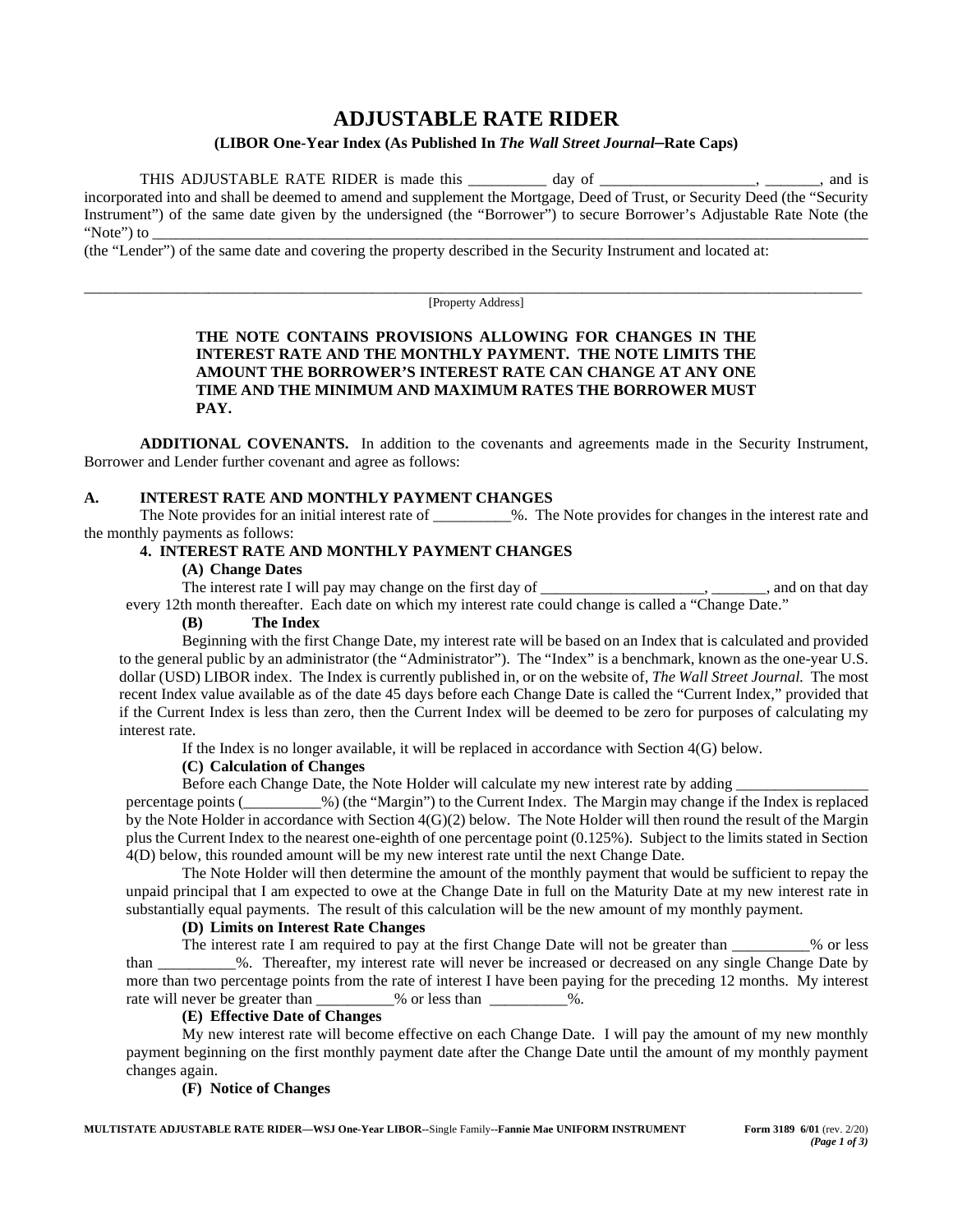The Note Holder will deliver or mail to me a notice of any changes in my interest rate and the amount of my monthly payment before the effective date of any change. The notice will include information required by law to be given to me and also the title and telephone number of a person who will answer any question I may have regarding the notice.

### **(G) Replacement Index and Replacement Margin**

The Index is deemed to be no longer available and will be replaced if any of the following events (each, a "Replacement Event") occur: (i) the Administrator has permanently or indefinitely stopped providing the Index to the general public; or (ii) the Administrator or its regulator issues an official public statement that the Index is no longer reliable or representative.

If a Replacement Event occurs, the Note Holder will select a new index (the "Replacement Index") and may also select a new margin (the "Replacement Margin"), as follows:

> (1) If a replacement index has been selected or recommended for use in consumer products, including residential adjustable-rate mortgages, by the Board of Governors of the Federal Reserve System, the Federal Reserve Bank of New York, or a committee endorsed or convened by the Board of Governors of the Federal Reserve System or the Federal Reserve Bank of New York at the time of a Replacement Event, the Note Holder will select that index as the Replacement Index.

> (2) If a replacement index has not been selected or recommended for use in consumer products under Section (G)(1) at the time of a Replacement Event, the Note Holder will make a reasonable, good faith effort to select a Replacement Index and a Replacement Margin that, when added together, the Note Holder reasonably expects will minimize any change in the cost of the loan, taking into account the historical performance of the Index and the Replacement Index.

The Replacement Index and Replacement Margin, if any, will be operative immediately upon a Replacement Event and will be used to determine my interest rate and monthly payments on Change Dates that are more than 45 days after a Replacement Event. The Index and Margin could be replaced more than once during the term of my Note, but only if another Replacement Event occurs. After a Replacement Event, all references to the "Index" and "Margin" will be deemed to be references to the "Replacement Index" and "Replacement Margin."

The Note Holder will also give me notice of my Replacement Index and Replacement Margin, if any, and such other information required by applicable law and regulation.

### **B. TRANSFER OF THE PROPERTY OR A BENEFICIAL INTEREST IN BORROWER**

Section 18 of the Security Instrument is amended to read as follows:

**Transfer of the Property or a Beneficial Interest in Borrower.** As used in this Section 18, "Interest in the Property" means any legal or beneficial interest in the Property, including, but not limited to, those beneficial interests transferred in a bond for deed, contract for deed, installment sales contract or escrow agreement, the intent of which is the transfer of title by Borrower at a future date to a purchaser.

If all or any part of the Property or any Interest in the Property is sold or transferred (or if Borrower is not a natural person and a beneficial interest in Borrower is sold or transferred) without Lender's prior written consent, Lender may require immediate payment in full of all sums secured by this Security Instrument. However, this option shall not be exercised by Lender if such exercise is prohibited by Applicable Law. Lender also shall not exercise this option if: (a) Borrower causes to be submitted to Lender information required by Lender to evaluate the intended transferee as if a new loan were being made to the transferee; and (b) Lender reasonably determines that Lender's security will not be impaired by the loan assumption and that the risk of a breach of any covenant or agreement in this Security Instrument is acceptable to Lender.

To the extent permitted by Applicable Law, Lender may charge a reasonable fee as a condition to Lender's consent to the loan assumption. Lender may also require the transferee to sign an assumption agreement that is acceptable to Lender and that obligates the transferee to keep all the promises and agreements made in the Note and in this Security Instrument. Borrower will continue to be obligated under the Note and this Security Instrument unless Lender releases Borrower in writing.

If Lender exercises the option to require immediate payment in full, Lender shall give Borrower notice of acceleration. The notice shall provide a period of not less than 30 days from the date the